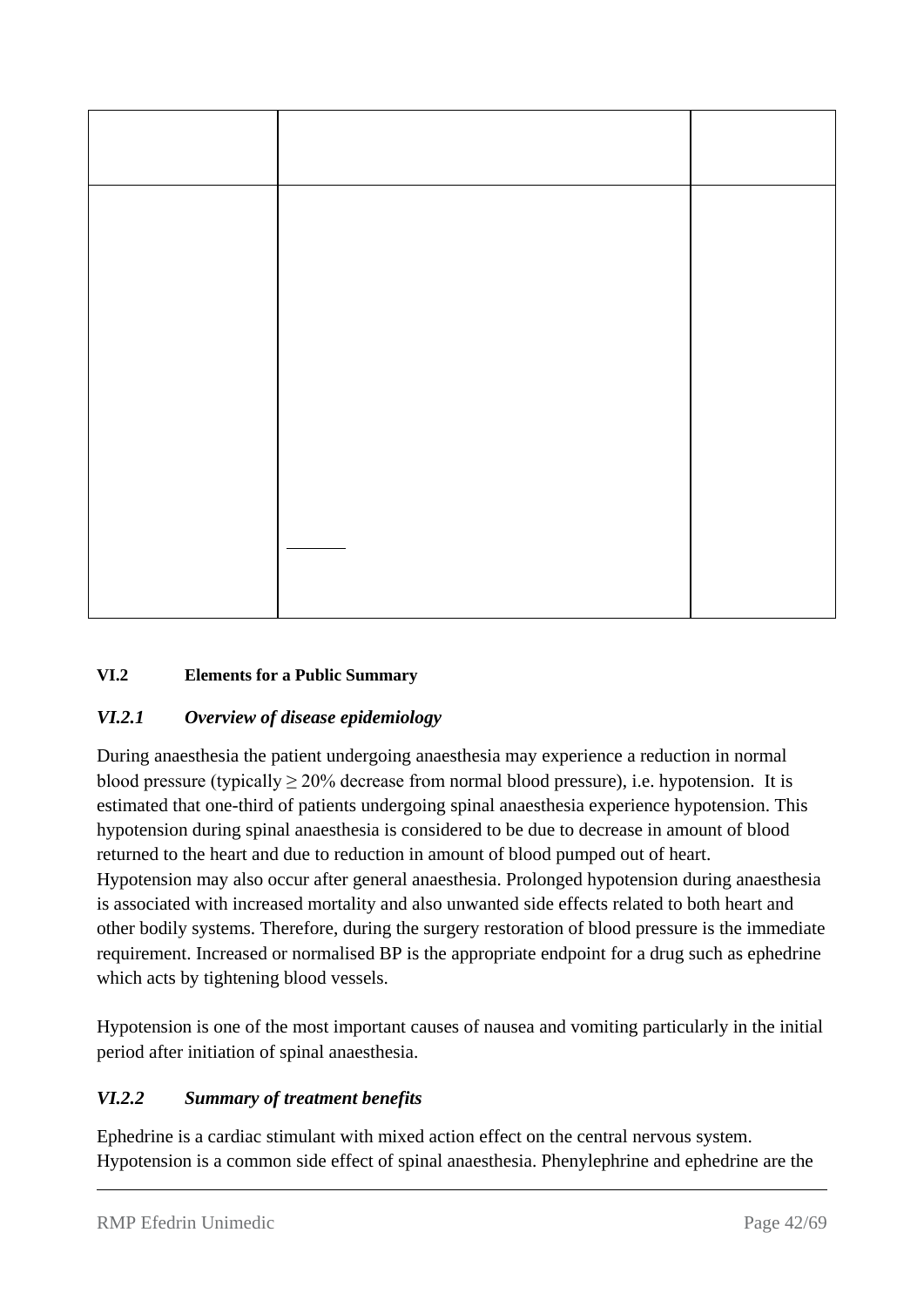two most frequently used vasopressors to treat spinal hypotension. There is no clear evidence that either medication is more effective at maintaining blood pressure or has a superior safety profile 12. Ephedrine is on the World Health Organization's List of Essential Medicines, the most effective and safe medicines needed in a health system. The product has been on the marked for more than 60 years, and its safety profile is well established.

## *VI.2.3 Unknowns relating to treatment benefits*

Animal studies on the effect on fertility are incomplete.

There are no or limited data from use of ephedrine in pregnant women. Ephedrine shall not be used during pregnancy unless the clinical condition of the mother requires treatment. Ephedrine passes the placenta and this has been connected with an increase in the fetal heart rate and heart frequency variability.

### *VI.2.4 Summary of safety concerns*

#### **Important identified risks**

| <b>Risk</b> | What is known                             | <b>Preventability</b>                                                                                                   |
|-------------|-------------------------------------------|-------------------------------------------------------------------------------------------------------------------------|
| Arrhythmia  | Ephedrine is known to cause<br>arrhythmia | Warning about this risk and<br>increased risk in patients with<br>cardiac diseases are included in<br>the SmPC and PIL. |

#### **Important potential risks**

| <b>Risk</b>           | What is known (Including reason why it is considered a<br>potential risk)            |
|-----------------------|--------------------------------------------------------------------------------------|
| Arterial hypertension | In the literature, arterial hypertension is reportedly associated with<br>ephedrine. |

#### **Missing information**

| <b>Risk</b>                            | What is known                                                                                                                                                                                                                                                              |
|----------------------------------------|----------------------------------------------------------------------------------------------------------------------------------------------------------------------------------------------------------------------------------------------------------------------------|
| Use in children below 1<br>year of age | There is a lack of information concerning the efficacy and safety of<br>ephedrine when used in children below 1 year of age. Use of<br>ephedrine is therefore not recommended for children less than 1<br>year, and healthcare professionals should be aware of this fact. |
| <b>Risk</b>                            | What is known                                                                                                                                                                                                                                                              |
| Effects on fertility and<br>pregnancy  | There is no adequate data from clinical trials for use of ephedrine in<br>pregnant women. Animal studies are insufficient with respect to<br>effects on pregnancy, foetal development, parturition or postnatal                                                            |